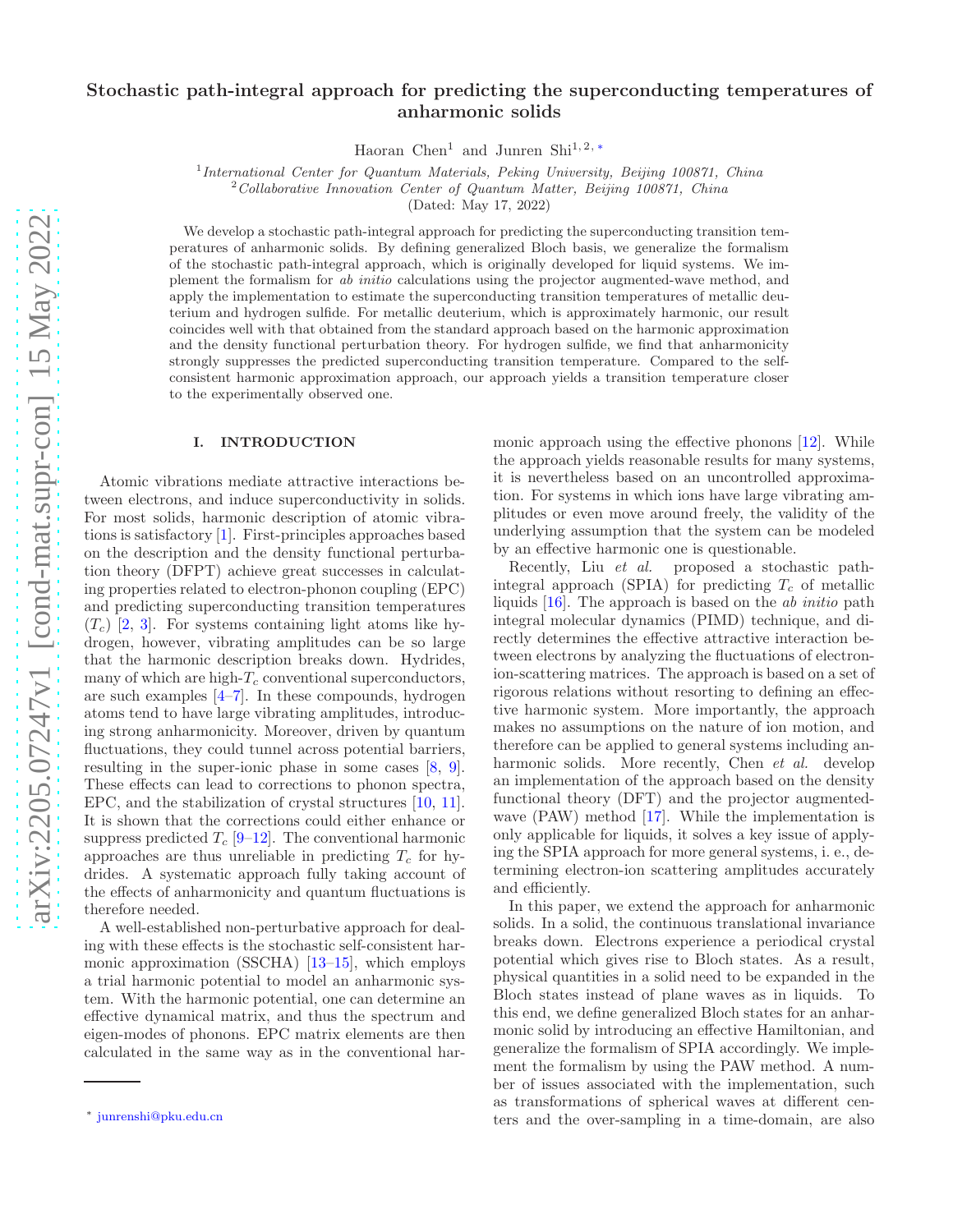solved. As tests, we apply the implementation to metallic deuterium, which is approximately harmonic, and hydrogen sulfide H3S, which is strongly anharmonic. For the former, our results coincide well with those obtained from the conventional approach based on the harmonic approximation and DFPT. For the latter, we find that anharmonic effects strongly suppress predicted  $T_c$ . Compared with the SSCHA approach, our approach yields  $T_c$ closer to the experimentally observed one.

The remainder of the paper is organized as follows. In Sec. [II,](#page-1-0) we develop the formalism of the SPIA for solids. We then discuss our *ab initio* implementation of the formalism using the PAW method in Sec. [III A.](#page-2-0) In Sec. [IV](#page-4-0) and [V](#page-5-0) we apply the implementation to metallic deuterium D and hydrogen sulfide H3S, and compare results with previous calculations and experiments. Finally, we summarize our results in Sec. [VI.](#page-6-0) Miscellaneous details of the theory and tests are presented in Appendices.

# <span id="page-1-0"></span>II. STOCHASTIC PATH-INTEGRAL APPROACH FOR SOLIDS

The SPIA is a non-perturbative approach for predicting  $T_c$  of EPC-induced superconductors [\[16\]](#page-9-1). The central quantity to be determined is an effective interaction between electrons induced by fluctuating ionic fields. In the approach, the fluctuation is sampled by employing the *ab initio* PIMD technique  $[18, 19]$  $[18, 19]$ , which provides a set of ion configurations  $\mathbf{R}(\tau) \equiv \{\mathbf{R}_a(\tau)\}\,$ , where  $\mathbf{R}_a(\tau)$ denotes the position of ion a at an imaginary time  $\tau$ . One can obtain the effective interaction by determining T matrices of electron-ion scatterings and analyzing their fluctuation.

To determine the  $T$  matrix for a given ion configuration  $\mathbf{R}(\tau)$ , we first determine the Green's function  $\mathcal{G}[\mathbf{R}(\tau)]$  of an electron subjected to an ionic field with respect to the ion configuration [\[16,](#page-9-1) [17](#page-9-2), [20\]](#page-9-5). Its average  $\hat{\bar{\mathcal{G}}} = \langle \hat{\mathcal{G}}[\bm{R}(\tau)] \rangle_C$ over the sampled ion configurations gives the physical Green's function of an electron in the system. The scattering T matrix can then be determined by applying the identity

$$
\hat{\mathcal{T}}[\mathbf{R}(\tau)] = \hbar \hat{\bar{\mathcal{G}}}^{-1} \left( \hat{\mathcal{G}}[\mathbf{R}(\tau)] - \hat{\bar{\mathcal{G}}} \right) \hat{\bar{\mathcal{G}}}^{-1}.
$$
 (1)

The average Green's function  $\hat{\bar{\cal G}}$  describes how electrons propagate. It is natural to define a set of generalized Bloch modes which can propagate in the system without being scattered (but may be damped). It means that the set of the generalized Bloch modes should approximately diagonalize  $\hat{\bar{\mathcal{G}}}$ . In ordinary solids, Bloch states are determined by assuming that all ions are fixed at their equilibrium positions. However, for anharmonic solids, the vibrating amplitudes of ions can be large, and the effective crystal potential experienced by electrons may deviate significantly from the one generated by fixed ions.

In this case, we can define an effective Hamiltonian

<span id="page-1-1"></span>
$$
\hat{H}_{\text{eff}} = -\frac{\hbar}{2} \left[ \hat{\mathcal{G}}^{-1} + \text{h.c.} \right]. \tag{2}
$$

The Hamiltonian reduces to the ordinary Bloch Hamiltonian for harmonic solids. For anharmonic or superionic solids,  $\hat{H}_{\text{eff}}$  provides a generalized Hamiltonian from which one can determine generalized Bloch states. Using them as basis,  $\hat{\bar{\mathcal{G}}}$  is diagonal approximately:

$$
\bar{\mathcal{G}}_{11'} \approx \bar{\mathcal{G}}_1 \delta_{11'},\tag{3}
$$

where  $1 \equiv (n\mathbf{k}, \omega_i)$  denotes the index of the generalized Bloch states, including a quasi-wave-vector  $k$ , a band index n and the Fermion Matsubara frequency  $\omega_i$  [\[21\]](#page-9-6), and 1′ denotes another set of these parameters. We note that the effective Hamiltonian defined in Eq. [\(2\)](#page-1-1) and the Bloch states actually depend on the Matsubara frequency. Fortunately, the dependence is usually weak in real systems. We can set it to a large frequency so that the quasi-static approximation can be applied for determining the Green's functions [\[16,](#page-9-1) [17,](#page-9-2) [20\]](#page-9-5). On the other hand, the anti-Hermitian part of  $\hat{\bar{\mathcal{G}}}^{-1}$  indicates the presence of damping for propagating electrons. It is also small in real materials, and can be ignored.

With the generalized Bloch states as basis, the effective interaction  $\hat{W}$  can be determined by solving the Bethe-Salpeter equation

$$
W_{11'} = \Gamma_{11'} + \frac{1}{\hbar^2 \beta} \sum_{2} W_{12} |\bar{G}_2|^2 \Gamma_{21'},\tag{4}
$$

where  $\Gamma_{11'}$  is the fluctuation of the scattering T matrices:

$$
\Gamma_{11'} = -\beta \left\langle |\mathcal{T}_{11'}[\mathbf{R}(\tau)]|^2 \right\rangle_C. \tag{5}
$$

The derivation of the equation is identical to that presented in Ref.  $16$  with the state indices  $1, 1'$  being interpreted as indices for the generalized Bloch states instead of plane waves.

The attractive interaction induces the Cooper instability of electrons. In conventional superconductors, we assume that an electron of state  $(n, k, \uparrow)$  is paired with another electron of the time-reversal state  $(n, -k, \downarrow)$ , where the arrows denote the directions of electron spins. Following the same analysis as in Sec. II B 2 of Ref. [16,](#page-9-1) we can obtain the linearized Eliashberg equation for solids:

<span id="page-1-2"></span>
$$
\rho \Delta_{nkj} = \sum_{n' \mathbf{k}', j'} \left[ -\frac{\hbar \beta}{\pi} \left| \tilde{\omega}_{nk}(j) \right| \delta_{nkj,n' \mathbf{k}'j'} - W_{nk,n' \mathbf{k}'}(j - j') \delta(\varepsilon_{n' \mathbf{k}'} - \varepsilon_F) \right] \Delta_{n' \mathbf{k}'j'}, \quad (6)
$$

with  $\tilde{\omega}_{n\mathbf{k}}(j) = \omega_j - \text{Im}\bar{\Sigma}(n\mathbf{k}, i\omega_j)/\hbar, j \in Z$ , and Im $\bar{\Sigma}$  is the imaginary part of the self energy induced by EPC and can be determined by applying the generalized op-tical theorem [\[16](#page-9-1)];  $\varepsilon_{n\mathbf{k}}$  is the eigen-energy obtained from  $\hat{H}_{\text{eff}}$ , and  $\varepsilon_F$  is the Fermi energy. Equation [\(6\)](#page-1-2) is an eigen-equation with  $\rho$  being its eigenvalue, and can be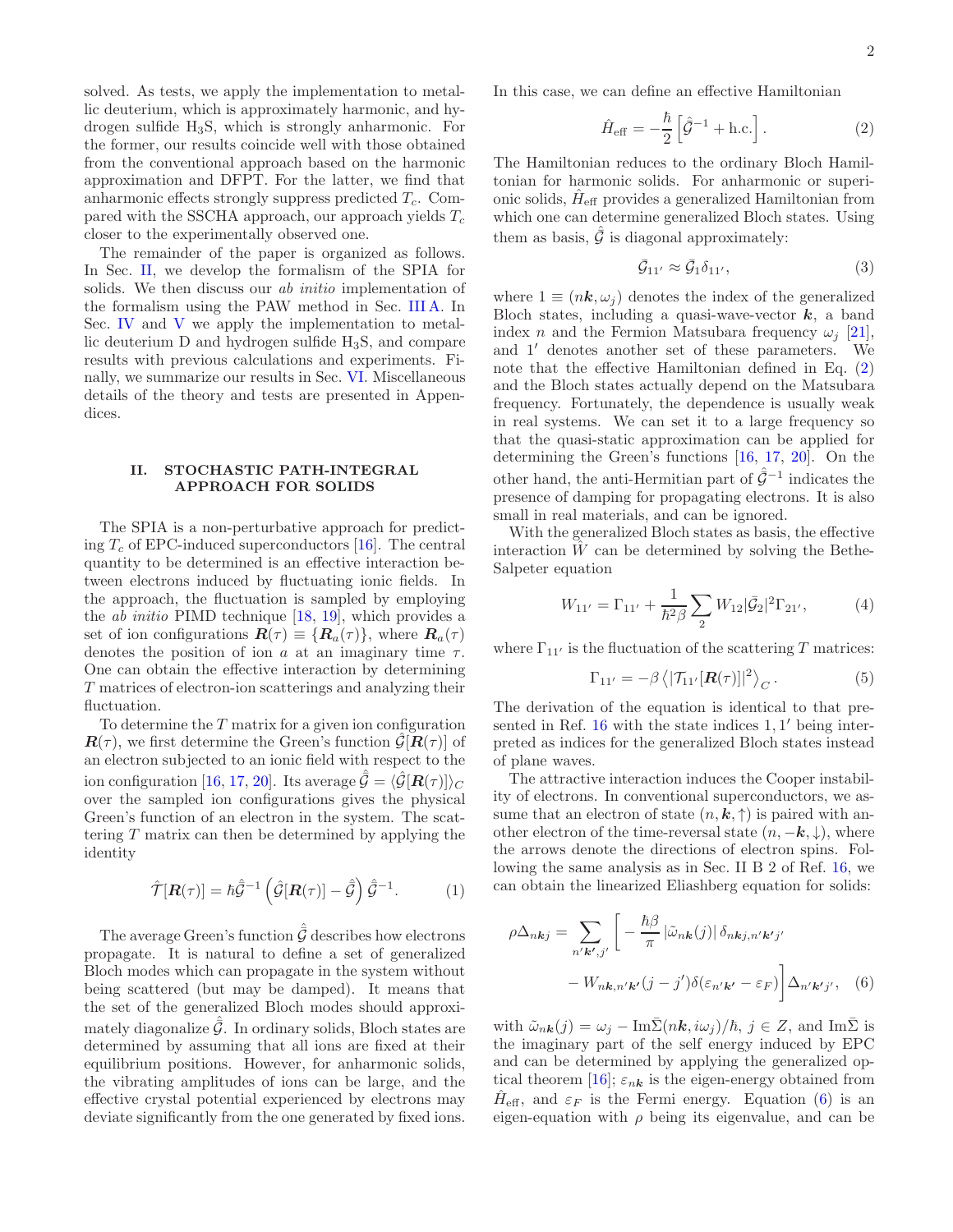solved in the subspace of states  $(nk)$  restricted to the Fermi surface. The emergence of a positive eigenvalue indicates the instability towards forming Cooper pairs, and therefore a superconducting state [\[16](#page-9-1), [17](#page-9-2), [22\]](#page-9-7). We note that  $\Delta_{nki}$ , which is proportional to the pairing amplitude of Cooper pairs, depends on the band index  $n$ and quasi-wave-vector  $k$ , as well as the Matsubara frequency index  $j$ . This is different from liquid systems, for which  $\Delta$  only depends on j, and not on n and k because a liquid system has no Bloch bands and is isotropic. It complicates the solution of the Eliashberg equation [\(6\)](#page-1-2).

It is usually satisfactory to apply the isotropic approximation when solving Eq.  $(6)$ . This is to assume that  $\Delta_{n\mathbf{k}j}$  is independent of n and k, and depends only on j. Under the approximation, one replaces the effective interaction  $\hat{W}$ , which is anisotropic in general, with an isotropic one. We define a set of EPC interaction parameters as the Fermi-surface-average of  $W$  [\[22](#page-9-7)]:

$$
\lambda(j-j') = -\frac{1}{N(\varepsilon_F)} \sum_{n\mathbf{k}, n'\mathbf{k'}} W_{n\mathbf{k}, n'\mathbf{k'}}(j-j')
$$
  
 
$$
\times \delta(\varepsilon_{n\mathbf{k}} - \varepsilon_F) \delta(\varepsilon_{n'\mathbf{k'}} - \varepsilon_F), \quad (7)
$$

where  $N(\varepsilon_F)$  is the electron density of states (DOS) at the Fermi level. To include the effect of the Coulomb interaction between electrons, we introduce the Morel-Andersen pseudopotential  $\mu^*$  [\[23](#page-9-8)]. Combining all, we obtain the usual linearized Eliashberg equation for isotropic systems [\[16,](#page-9-1) [22](#page-9-7)], with interaction parameters defined by Eq.  $(7)$ . This will be the equation for determining  $T_c$  in this work.

There may be cases for which the isotropic approximation is not satisfactory. It is well known that  $MgB<sub>2</sub>$ is a multi-gap superconductor, the pairing amplitude of which depends on the band index  $n$  [\[24,](#page-9-9) [25\]](#page-9-10). EPC superconductors with paring amplitudes strongly depending on  $k$  are also predicted in theory  $\left[26-28\right]$ . For these cases, we can always return to Eq. $(6)$ .

# III. IMPLEMENTATION

In this section, we discuss the implementation of the formalism developed in the last section using the PAW method. An implementation for liquids using the same method is presented in Ref. [17.](#page-9-2) Here, we discuss issues specific to an implementation for solids.

#### <span id="page-2-0"></span>A. Green's function

The Green's function  $\hat{\mathcal{G}}[\mathbf{R}(\tau)]$  is a central quantity in our formalism. In this subsection, we discuss its evaluation using the PAW method.

The PAW method is an efficient method for determining electron states in DFT calculations [\[29,](#page-9-13) [30](#page-9-14)]. In the method, calculations are performed in a space of smooth

pseudo (PS) wave functions  $\psi$ . True all-electron (AE) wave functions  $\psi$  are related with the PS wave functions by a linear transformation

with

$$
|\psi\rangle = \hat{T}(\mathbf{R})|\tilde{\psi}\rangle
$$
 (8)

<span id="page-2-2"></span> $\hat{T}(\boldsymbol{R}) = \hat{\mathbb{I}} + \sum \limits_{i=1}^n \hat{\mathbb{I}}_i$ ia  $\left(|\phi_i^a(R_a)\rangle-|\tilde{\phi}_i^a(R_a)\rangle\right)\langle\tilde{p}_i^a(R_a)|,\;\;\;(9)$ 

where  $|\phi_i^a(R_a)\rangle$  and  $|\tilde{\phi}_i^a(R_a)\rangle$  denote the *i*-th AE and PS partial waves around ion a, respectively, and  $\langle \tilde{p}_i^a(\mathbf{R}_a) |$ is the projector function which is bi-orthonormal to PS partial waves. We note that the transformation operator depends on the ion positions  $\mathbf{R} \equiv \{R_a\}.$ 

In Ref. [17](#page-9-2), it is shown that the Green's function, under the quasi-static approximation [\[16](#page-9-1)], can be determined by

<span id="page-2-6"></span>
$$
\hat{\mathcal{G}}(i\omega_j, \mathbf{R}) = \hat{T}(\mathbf{R})\hat{\tilde{\mathcal{G}}}(i\omega_j, \mathbf{R})\hat{T}^{\dagger}(\mathbf{R}), \quad (10)
$$

<span id="page-2-1"></span>and

$$
\hat{\tilde{\mathcal{G}}}(\mathrm{i}\omega_j,\boldsymbol{R}) = \hbar \left[ (\mathrm{i}\hbar\omega_j + \varepsilon_F)\hat{S}(\boldsymbol{R}) - \hat{\tilde{H}}(\boldsymbol{R}) \right]^{-1}, (11)
$$

where  $\hat{H}(\mathbf{R})$  is the Hamiltonian matrix in the PS space for a static ion configuration  $\boldsymbol{R}$ , and  $\hat{S}(\boldsymbol{R}) = \hat{T}^{\dagger}(\boldsymbol{R})\hat{T}(\boldsymbol{R})$ is the overlap matrix between PS waves.

For a solid, it is more convenient and efficient to work completely in a PS space. However, a PS space changes when ions move. To this end, we define a common PS space which is associated with the equilibrium ionic configuration  $\mathbf{R}^{(0)}$ . We have the relation

$$
\langle \psi | \hat{\mathcal{G}}(i\omega_j, \mathbf{R}) | \psi' \rangle = \langle \tilde{\psi} | \hat{S}(\mathbf{R}^{(0)}, \mathbf{R}) \hat{\tilde{\mathcal{G}}}(i\omega_j, \mathbf{R}) \hat{S}(\mathbf{R}, \mathbf{R}^{(0)}) | \tilde{\psi}' \rangle, \qquad (12)
$$

where  $\psi$  ( $\tilde{\psi}$ ) and  $\psi'$  ( $\tilde{\psi}'$ ) are two states in the AE (common PS) space, and we define an overlap matrix:

<span id="page-2-5"></span><span id="page-2-4"></span><span id="page-2-3"></span>
$$
\hat{S}(\mathbf{R}, \mathbf{R}^{(0)}) = \hat{T}^{\dagger}(\mathbf{R})\hat{T}(\mathbf{R}^{(0)}).
$$
 (13)

To evaluate the overlap matrix  $\hat{S}(R, R^{(0)})$ , we substitute Eq.  $(9)$  in Eq.  $(13)$ , and obtain

$$
\hat{S}(\boldsymbol{R}, \boldsymbol{R}^{(0)}) = \hat{T}^{\dagger}(\boldsymbol{R}) + \hat{T}(\boldsymbol{R}^{(0)}) - \hat{\mathbb{I}}
$$

$$
+ \sum_{i,j,a,b} \left| \tilde{p}_i(\boldsymbol{R}_a) \right\rangle Q_{ij}^{ab}(\boldsymbol{R}_b^{(0)} - \boldsymbol{R}_a) \left\langle \tilde{p}_j(\boldsymbol{R}_b^{(0)}) \right|, \quad (14)
$$

where we define a set of coefficients

$$
Q_{ij}^{ab}(\mathbf{R}_{b}^{(0)} - \mathbf{R}_{a}) = \left\langle \phi_{i}^{a}(\mathbf{R}_{a}) - \tilde{\phi}_{i}^{a}(\mathbf{R}_{a}) \right| \phi_{j}^{b}(\mathbf{R}_{b}^{(0)}) - \tilde{\phi}_{j}^{b}(\mathbf{R}_{b}^{(0)}) \right\rangle, \quad (15)
$$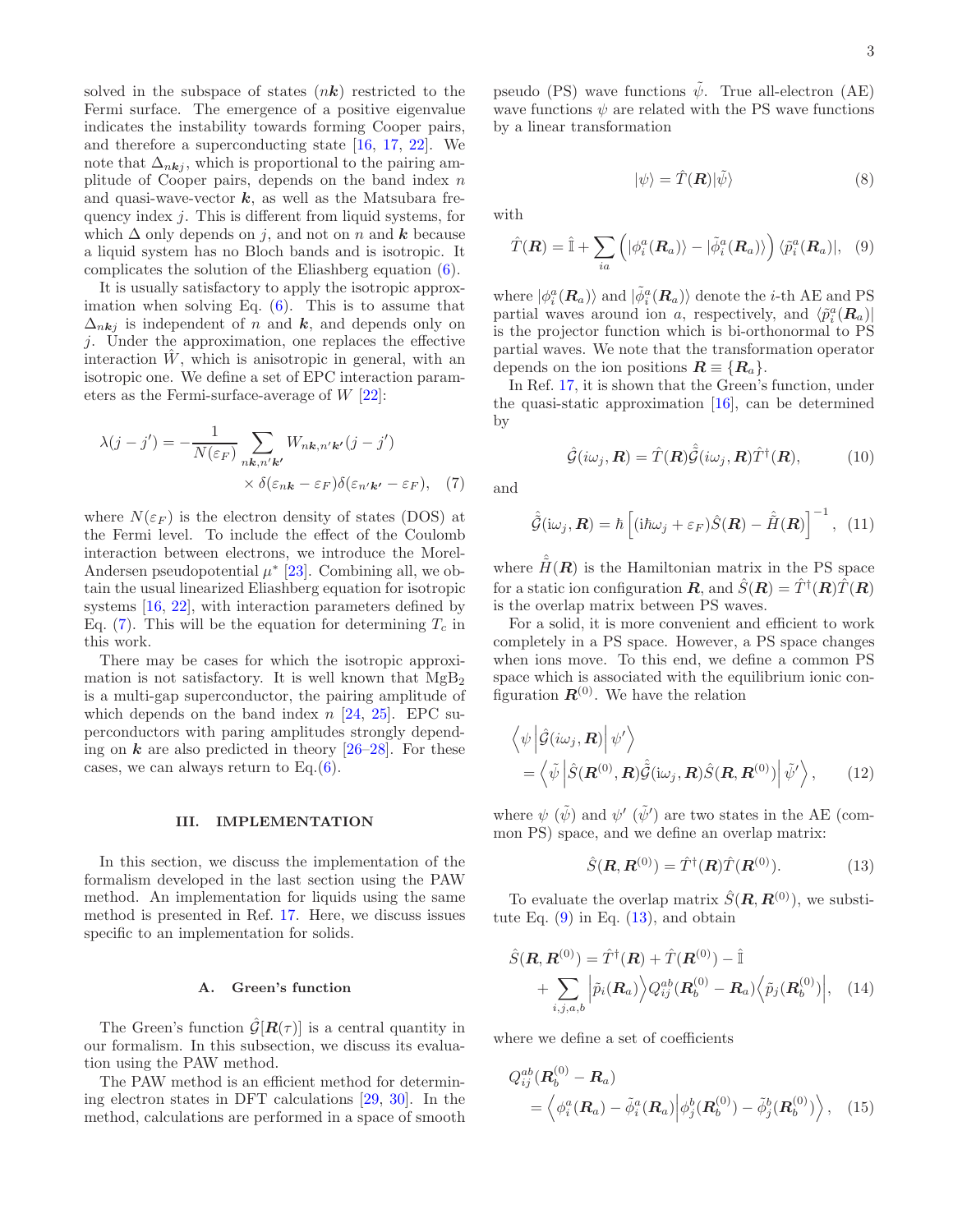which is the overlap between partial waves defined for two different centers. The coefficients can be evaluated numerically (see Appendix  $\bf{A}$ ). We note that for consistency and accuracy, we also need to use Eq. [\(14\)](#page-2-4) to determine the regular overlap matrix  $\hat{S}(\mathbf{R}) \equiv \hat{S}(\mathbf{R}, \mathbf{R})$  [\[17\]](#page-9-2).

We can use Eq.  $(12)$  to simplify the determination of the generalized Bloch states. We expect that they are close to the regular Bloch states which are obtained by assuming ions fixed at equilibrium positions. We thus first apply Eq. [\(12\)](#page-2-5) to determine the matrix elements of Green's function in the regular Bloch basis. After the configuration average, we can determine the matrix of  $H_{\text{eff}}$  by applying Eq. [\(2\)](#page-1-1), also in the regular Bloch basis. We then diagonalize the matrix, and obtain generalized Bloch states as linear superpositions of the regular ones. In this way, all calculations can be performed in the common PS space.

#### B. Oversampling in the time domain

In PIMD simulations, one discretizes the time domain to a finite number of beads. In practice, only a relatively small number of the beads is used. It introduces discretization errors, making the determination of high-frequency components of physical quantities inaccurate. This is the case for the determination of the EPC parameters  $\lambda(m)$ , which are inputs of the linearized Eliashberg equation, and directly determine  $T_c$ . In theory, one expects that  $m^2\lambda(m)$  approaches to a constant when the Bosonic Matsubara frequency  $\nu_m = 2\pi m/\hbar\beta$  is much larger than the Debye frequency of phonons. The asymptotic behavior is useful for determining an average phonon frequency [\[22](#page-9-7)]

$$
\bar{\omega}_2 = \lim_{m \to \infty} \frac{2\pi}{\hbar \beta} \sqrt{\frac{m^2 \lambda(m)}{\lambda(0)}},\tag{16}
$$

which also enters the Eliashberg equation by correcting the Morel Andersen pseudopotential  $\mu^*$  [\[22,](#page-9-7) [23\]](#page-9-8). However, due to the discretization errors, such asymptotic behavior cannot be actually observed in PIMD simulations using a small number of beads  $N_b$ .

To solve the issue, we develop an oversampling approach. We interpolate the effective pairing interaction  $\hat{W}(\tau)$ , which is determined for a discrete set of the imaginary time  $\{\tau_a = \hbar(a-1)/N_b k_B T, a = 1, \cdots, N_b\}$ in a PIMD simulation. By employing an interpolation method, we can over-sample the original data to a much denser time-grid. The over-sampled data is then Fourier transformed to obtain frequency components of the effective interaction and  $\lambda(m)$ . Resulting  $\lambda(m)$  will have the correct asymptotic behavior.

An obvious freedom of the approach is the choice of the interpolation method. Different interpolation methods may yield different results. To see which method is optimal for our purpose, we test our oversampling procedure for various model harmonic systems. Each model



FIG. 1.  $\lambda(m)$  obtained with different interpolation methods: without oversampling, linear interpolation and spline interpolation. In the inset, we show the asymptotic behavior of  $m^2\lambda(m)$ . The exact result is also shown. The results are for a model system with six harmonic modes of frequencies  $\hbar\omega/k_B$  = {3000K, 2300K, 2000K, 1500K, 1300K, 500K} and  $|g|^2 = \{1.6, 1.2, 2.5, 1.5, 1, 0.5\}$  at  $T = 190$  K. The model is solved with  $N_b = 16$ .

consists of several harmonic oscillators with different frequencies, and the effective interaction is determined by  $W(\tau) = \sum_{l} |g_l|^2 D_l(\tau)$ , where  $D_l(\tau)$  is the Green's function of the *l*-th harmonic mode, and  $|g_l|^2$  denotes the EPC strength of the mode. The model can be solved by using a finite number of beads. The obtained effective interaction can then be oversampled, and compared with the exact result. In Fig. [1,](#page-8-11) we show such a test.  $\lambda(m)$ obtained from the oversampling approach using different interpolation methods are shown. We find that all interpolation methods yield the correct asymptotic behavior in large m, and the linear interpolation gives  $\lambda(m)$  closest to their exact values. Based on the observation, we conclude that the linear interpolation method is the optimal choice for the oversampling. It is the method we use in this study.

#### C. Temperature dependence of EPC parameters

To determine  $T_c$ , one needs to find the temperature at which a non-negative eigenvalue  $\rho$  of the Eliashberg equation [\(6\)](#page-1-2) first appears. It usually requires at least two PIMD simulations at different temperatures, ideally one above  $T_c$  and another below. This is how  $T_c$  is estimated in a liquid, since the effective pairing interaction in a liquid may strongly depend on the temperature. On the other hand, for solids, the temperature dependence of the effective interaction is usually weak. It is then possible to calculate at only one temperature close to  $T_c$ .

We basically assume that vibrational properties remain unchanged within a small temperature range. Therefore,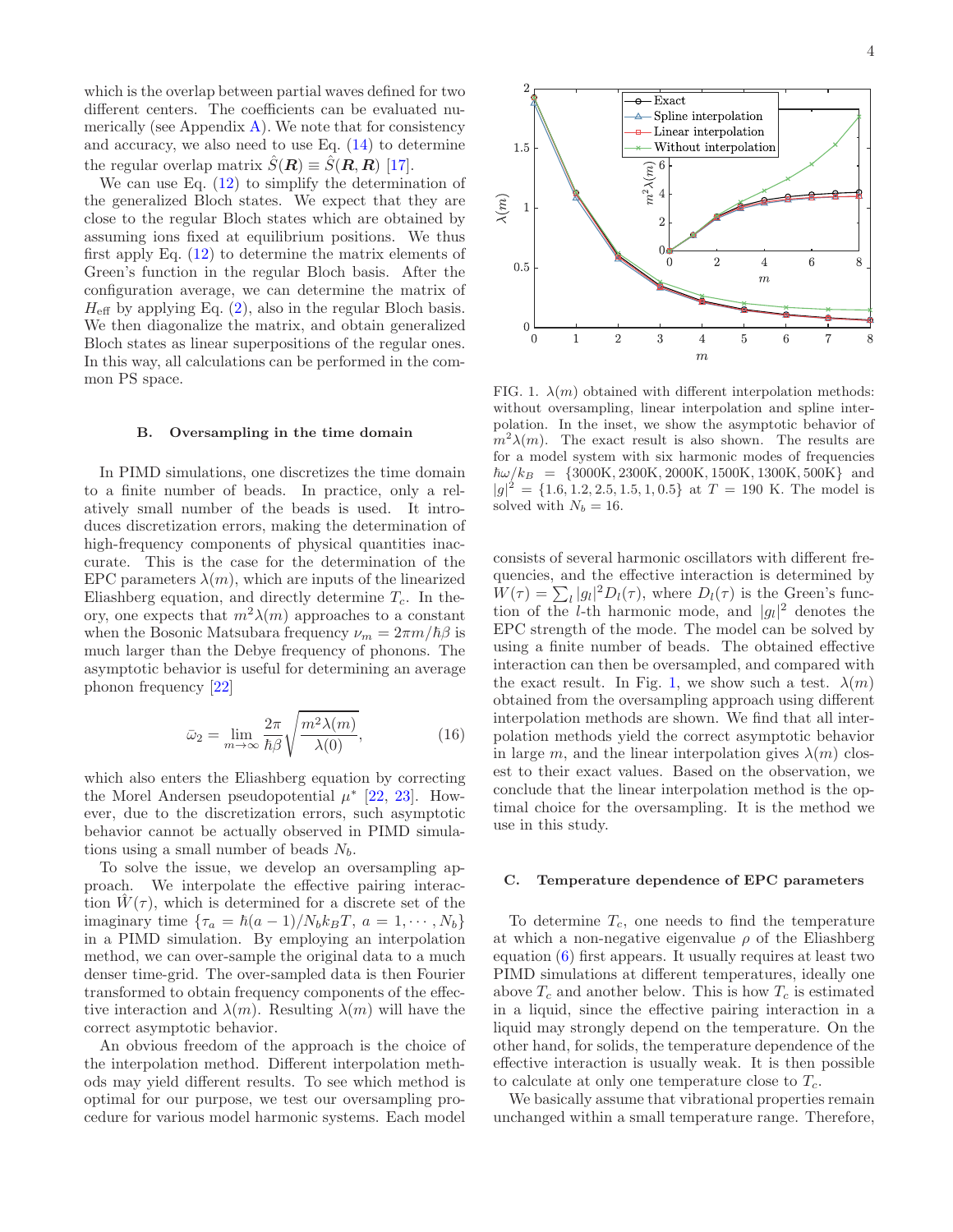the effective pairing interaction is nearly temperature independent and close to the one we calculate. In this case, EPC parameters for different temperatures can be determined by a single frequency-dependent function  $\Lambda(\nu)$ :

<span id="page-4-1"></span>
$$
\lambda(m, T) = \Lambda(\nu_m(T)),\tag{17}
$$

where  $\nu_m(T) \equiv 2m\pi k_BT/\hbar$  is the Bosonic Matsubara frequency at temperature T. By calculating  $\lambda(m, T_0)$  at a given temperature  $T_0$ , we can construct an interpolation formula for  $\Lambda(\nu)$ .  $\lambda(m,T)$  at other temperatures can then be inferred from Eq. [\(17\)](#page-4-1).

We test the scheme in Appendix  $B$ , and find the scheme also work well for anharmonic solids like  $H_3S$ .

### <span id="page-4-0"></span>IV. METALLIC DEUTERIUM

Metallic hydrogen is long believed to be a candidate of high- $T_c$  superconductors because of its high vibrational frequencies and strong EPC [\[31](#page-9-15)[–33\]](#page-9-16). Based on ab initio calculations, it is predicted that hydrogen atoms form an atomic metal under a pressure above 500 GPa [\[34](#page-9-17), [35](#page-9-18)] and have a  $T_c$  over 300 K [\[32\]](#page-9-19). While anharmonicity in the system is shown to be weak [\[33](#page-9-16)], PIMD simulations indicate that quantum fluctuation due to tunnelings of hydrogen atoms are strong [\[36\]](#page-9-20). As a result, at  $T_c$ , metallic hydrogen could be a liquid instead of a solid [\[16,](#page-9-1) [17\]](#page-9-2). Here, we choose to study metallic deuterium, which is still a solid at  $T_c$  because quantum fluctuations are suppressed by the heavier mass of deuterium atoms [\[16\]](#page-9-1). We expect that metallic deuterium has anharmonicity further suppressed compared to metallic hydrogen, and can be viewed approximately as a harmonic solid. We apply SPIA to it. Results are compared with those obtained from a standard harmonic approach. This serves as a benchmark test for the accuracy of our approach and implementation.

### A. Numerical details

We calculate deuterium with the structure of  $I4_1/amd$ space group at 500 GPa. Structure parameters of metallic hydrogen are used [\[32\]](#page-9-19). PIMD simulations are performed in a Born-von Karman diagonal  $6 \times 6 \times 6$  supercell, at 250 K, using the CPU and GPU version of the Vienna ab initio Simulation Package (VASP) code [\[30,](#page-9-14) [37\]](#page-9-21). The PAW method is used to describe the ion-electron interaction, and the Perdew-Burke-Ernzerhof (PBE) functional [\[38](#page-9-22)] is used to describe the exchange-correlation effect. An energy cutoff of 450 eV for plane waves is used to expand electron wave functions. A  $3\times3\times3$  Monkhorst-Pack k-point mesh is used to sample the Brillouin zone for the supercell. The Andersen thermostat [\[39\]](#page-9-23) is used to control the temperature of the canonical (NVT) ensemble, and ion velocities are randomized according to the Maxwellian distribution every 25 fs. A time step of



<span id="page-4-2"></span>FIG. 2. EPC parameters  $\lambda(m)$  of metallic deuterium under 500 GPa calculated by using the standard harmonic approach and SPIA. The asymptotic behavior of  $m^2\lambda(m)$  is also shown in the inset.

0.5 fs and an overall simulation time of 3 ps with bead number  $N_b = 24$  is used to simulate the quantum system.

Sampled ionic configurations are analyzed using our implementation in MATLAB. In the analysis, the Brillouin zone for the supercell is sampled using a denser  $6 \times 6 \times 6$  k-mesh, which is equivalent to a  $36 \times 36 \times 36$ mesh of the primitive Brillouin zone. Hamiltonians at these k points are reconstructed by using outputs (e. g., the local density and pseudo-potential) of VASP in the PIMD simulations. Green's functions are determined by using Eq. [\(10\)](#page-2-6) with  $j = 16$ . An irreducible wedge of the k-mesh and a 0.03-Ry Gaussian smearing are then used for performing the summation in Eq.  $(7)$ , for calculating EPC parameters  $\lambda(m)$ .

Harmonic calculations are performed with DFPT [\[3](#page-8-2)] implemented in the QUANTUM ESPRESSO package [\[40](#page-9-24)], with the ion-electron interaction described using ultrasoft pseudopotential generated by A. Dal Corso using the code Standard solid-state pseudopotentials (SSSP) [\[41](#page-9-25)]. An energy cutoff of 80 Ry is used to expand the wave functions. A  $36 \times 36 \times 36$  k-mesh is used for calculating phonon frequencies. EPC matrix elements on the  $6 \times 6 \times 6$  q-grid are used to calculate EPC parameters, a 0.03-Ry Gaussian smearing is used for the Fermisurface summation. These parameters are chosen to be consistent with their counterparts in SPIA calculations, for the convenience of a comparison. For the same reason, we use the regular Bloch states in SPIA calculations, since corrections due to the generalized Bloch states are expected to be weak, and the harmonic approach always uses the regular ones.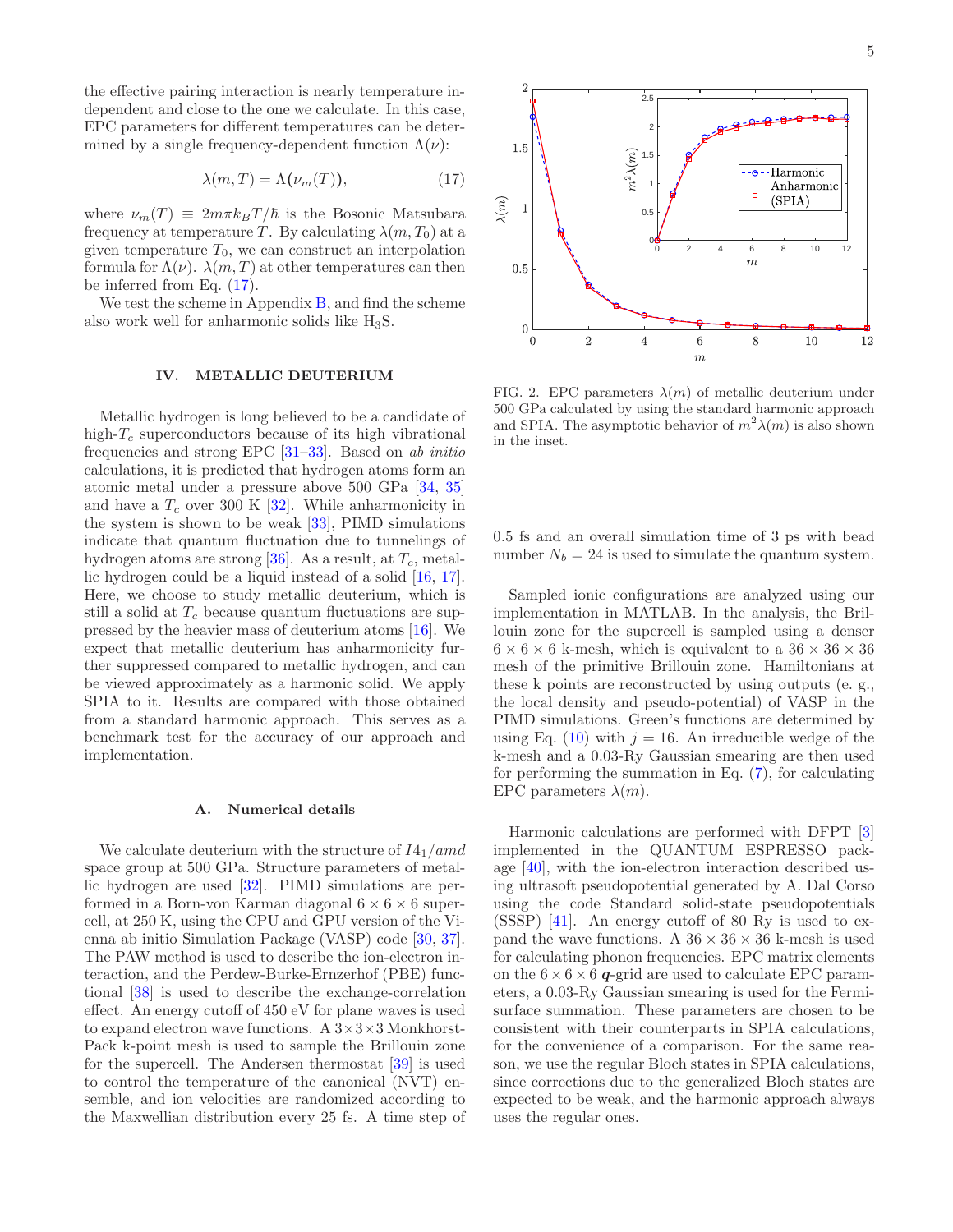| System       | Method      | $\lambda(0)$ | $\lambda(1)$ | $\lambda(2)$ | $\bar{\omega}_2$ | $T_c$ |
|--------------|-------------|--------------|--------------|--------------|------------------|-------|
| D            | <b>DFPT</b> | 1.767        | 0.826        | 0.376        | 1752             | 226   |
| $(I4_1/amd)$ | <b>SPIA</b> | 1.898        | 0.790        | 0.358        | 1657             | 213   |
| T            | <b>DFPT</b> | 1.767        | 0.957        | 0.480        | 1431             | 185   |
| $(I4_1/amd)$ | <b>SPIA</b> | 1.820        | 0.918        | 0.458        | 1392             | 177   |

TABLE I. First few EPC parameters at 250 K for deuterium and at 170 K for tritium, average phonon frequency  $\bar{\omega}_2$  (in K), and predicted  $T_c$  (in K) of metallic deuterium at 500 GPa. We set  $\mu^* = 0.089$ .

### B. Results

The EPC parameters  $\lambda(m)$  are calculated using both the SPIA and the harmonic approach, and shown in Fig. [2.](#page-4-2) The values of the first few EPC parameters as well as  $\bar{\omega}_2$  are shown in Table [I.](#page-8-12) It is evident that the two calculations coincide rather well. To explain the small quantitative differences ( $\sim$  7%), we also calculate the parameters for tritium, which has heavier mass. We find that the differences are further reduced (to  $\sim 3\%$ ). This suggests the small differences could be due to small residual effects of anharmonicity, or vertex corrections  $\alpha \sqrt{m_e/M_{\text{ion}}}$  ∼ 1.6% for deuterium and ~ 1.3% for tritium) ignored in the harmonic calculation.

The SPIA and harmonic calculations actually coincide well to details. To see this, we define the  $q$ -resolved EPC parameters  $\lambda_{\mathbf{q}}$ :

$$
\lambda_{\mathbf{q}}(m) = -\frac{1}{N(\varepsilon_F)} \sum_{nn',\mathbf{k}} W_{n\mathbf{k},n'\mathbf{k}-\mathbf{q}}(m)
$$

$$
\times \delta(\varepsilon_{n\mathbf{k}} - \varepsilon_F) \delta(\varepsilon_{n'\mathbf{k}-\mathbf{q}} - \varepsilon_F), \quad (18)
$$

where  $q$  is the wave-vector of phonons mediating the ef-fective interaction. In Fig. [3,](#page-5-1) we show  $\lambda_{q}(0)$  as a function of  $|q|$ . It is evident that the two results are close even they are obtained from two completely different approaches. It indicates that our approach can well reproduce results from a standard harmonic approach for (nearly) harmonic solids. The observation also provides the confidence that the SPIA approach is properly implemented.

With the EPC parameters, we can estimate  $T_c$  by solving the linearized Eliashberg equation [\(6\)](#page-1-2). We use a Morel-Andersen pseudopotential of  $\mu^* = 0.089$  [\[32\]](#page-9-19), and obtain  $T_c = 226$  K and 213 K from the harmonic approach and the SPIA, respectively. The suppression of the predicted  $T_c$  after considering anharmonic effects in SPIA is small ( $\sim 6\%$ ). It is consistent with previous studies based on SSCHA [\[33\]](#page-9-16), which shows that anharmonicity has small effects on the superconductivity of metallic hydrogen.



<span id="page-5-1"></span>FIG. 3.  $N_{\mathbf{q}}\lambda_{\mathbf{q}}(0)$  for solid deuterium as a function of  $|\mathbf{q}|$ . Results from harmonic and SPIA are shown.  $N_q$  is the total number of  $q$ -points sampled in the simulation.

# <span id="page-5-0"></span>V. HYDROGEN SULFIDE

Hydrogen sulfide is the first high- $T_c$  conventional superconductor ever discovered [\[6\]](#page-8-13). It was first predicted in theory by using the standard harmonic approach [\[42\]](#page-9-26). The predicted  $T_c$  from the strong-coupling Eliashberg theory is about 60 K higher than that observed in experiments [\[43](#page-9-27)]. The deviation is ascribed to anharmonicity and quantum effects of hydrogen atoms [\[43](#page-9-27)]. In this section, we apply the SPIA to hydrogen sulfide and compare it with the harmonic approach and the SSCHA approach [\[43](#page-9-27)].

#### A. Numerical details

The structure parameters of H3S are adopted from Ref. [42](#page-9-26). Electronic structure is described in the same way as in metallic deuterium. An energy cutoff of 600 eV for the plane waves is used to expand electron wave functions. PIMD simulations are performed at 190 K under pressure of 200 GPa, and in non-diagonal supercells (see the next subsection). The temperature is controlled with Andersen thermostat, and ion velocities are randomized according to the Maxwellian distribution every 75 fs. A time step of 1.5 fs and a time length no less than 8.25 ps with bead number  $N_b = 16$  is used to simulate the quantum system. Normal-mode representation and non-physical mass are used to accelerate the sampling. k-grids equivalent to the  $12 \times 12 \times 12$  grid of the primitive cell is used to sample the Brillouin zone of supercells. In the follow-up analysis, a denser  $24 \times 24 \times 24$  k-grid of the primitive cell is used to calculate the EPC parameters  $\lambda(m)$ , for which a smaller energy cutoff of 450-eV is used. Other parameters are the same as those used in the simulations of deuterium.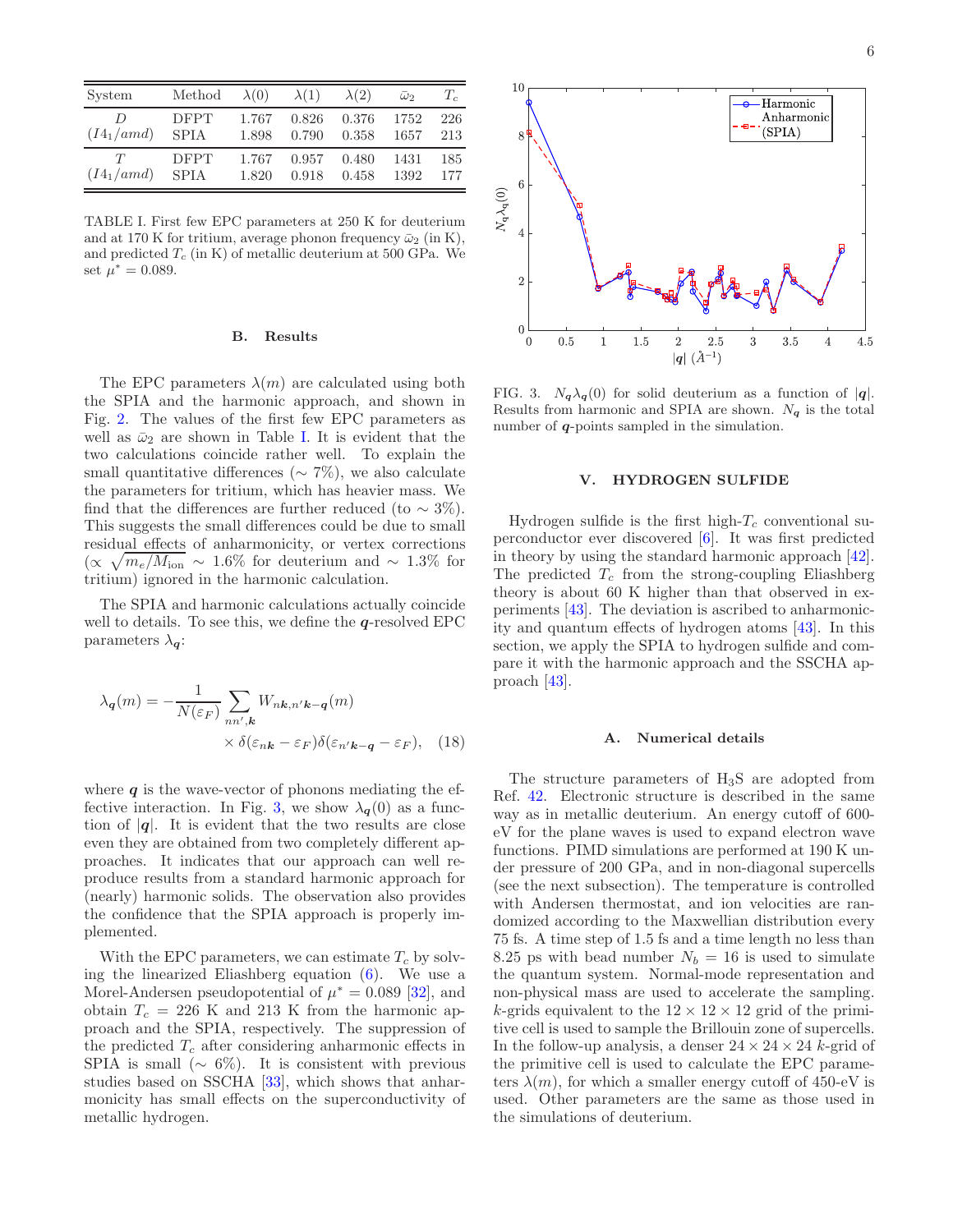

<span id="page-6-2"></span>FIG. 4. EPC parameters  $\lambda(m)$  of H<sub>3</sub>S determined by the harmonic approach and SPIA. The inset shows the asymptotic behavior of  $m^2\lambda(m)$ .

Harmonic calculations are also performed in the same way as in solid deuterium. The ion-electron interaction are described using ultrasoft pseudopotential generated by A. Dal Corso using the code SSSP. An energy cutoff of 80 Ry is used to expand the wave functions. A 24  $\times$  $24 \times 24$  k-mesh is used for calculating phonon frequencies. EPC matrix elements on the  $6 \times 6 \times 6$  q-grid are used to calculate EPC parameters, and a 0.02-Ry Gaussian smearing is used for Fermi-surface summation.

### B. Non-diagonal supercells for sampling q points

In the simulation of hydrogen sulfide, we apply the non-diagonal-supercell technique to improve the efficiency of sampling the quasi-wave-vector  $q$  of phonons [\[44](#page-9-28)]. With the technique, all  $q$  points on a uniform  $N \times N \times N$  grid can be sampled by using a number of supercells containing at most N primitive cells. PIMD simulations can then be preformed in smaller supercells, and computational cost is greatly reduced.

To apply the technique for the PIMD simulations, we treat a regular  $3 \times 3 \times 3$  supercell as the "primitive cell" for constructing non-diagonal supercells. The PIMD simulations are then preformed in supercells containing two  $3 \times 3 \times 3$  "primitive cells". In this way, we can sample all points in the irreducible part of a  $6 \times 6 \times 6$  q-grid by simulating in two non-diagonal supercells.

We test the technique in Appendix [C.](#page-7-2) We find that smaller non-diagonal supercells can indeed well reproduce results of a full supercell.

| System                   | Method                                              | $\lambda(0)$                     | $\bar{\omega}$       | $T_c$                                 |
|--------------------------|-----------------------------------------------------|----------------------------------|----------------------|---------------------------------------|
| $H_3S$<br>$(Im\bar{3}m)$ | Harmonic<br><b>SSCHA</b><br><b>SPIA</b><br>$SPIA-0$ | 2.517<br>1.840<br>1.682<br>1.605 | 1441<br>1735<br>1734 | 243<br>215 <sup>a</sup><br>201<br>192 |
|                          | Experiment                                          |                                  |                      | 190                                   |

<span id="page-6-1"></span><sup>a</sup> Result with  $\mu^* = 0.12$  provided in the supplementary of Ref. [43.](#page-9-27) A larger  $\mu^* = 0.16$  yields  $T_c = 194$  K.

TABLE II. Mass enhancement factor  $\lambda(0)$ , average phonon frequency  $\bar{\omega}_2$  (in K), and  $T_c$  (in K) for H<sub>3</sub>S of  $Im\bar{3}m$  space group at 200 GPa. SPIA-0 indicates using the regular Bloch basis instead of the generalized one.  $\mu^* = 0.12$  is used when determining  $T_c$ .

#### C. Results

We determine the EPC parameters of H<sub>3</sub>S, shown in Fig. [4.](#page-6-2) Different from metallic deuterium, anharmonic effects play important roles in  $H_3S$ . We see that the EPC parameters determined by SPIA are strongly suppressed from those by the harmonic approach, and  $m^2\lambda(m)$  approaches to a lower asymptotic value at large m. It results in an enhanced average phonon frequency  $\bar{\omega}_2$ , shown in Table [II.](#page-8-14) The big differences indicate that ion vibrations are far from being harmonic. Setting  $\mu^* = 0.12$  [\[45\]](#page-9-29), we find that the predicted  $T_c$  is suppressed from 243 K of the harmonic calculation to 201 K of SPIA, a 17% supression. The result is close to 190 K observed in experiments. Compared to the SSCHA prediction  $T_c = 215$  K (for  $\mu^* = 0.12$ ) [\[43\]](#page-9-27), our prediction is closer to the experimentally observed  $T_c$ , provided a reasonble value of  $\mu^*$ is used.

To see the effect of band renormalization in the generalized Bloch basis, we also preform the calculation using the regular Bloch basis. The result is also shown in Table [II,](#page-8-14) denote as SPIA-0. Band structures and density of states (DOS) with and without the renormalization are shown in Fig. [5.](#page-7-3) We find that the effect of the renormalization is small for electronic structure near the Fermi surface. It leads to an enhancement of DOS at the Fermi level  $N(\varepsilon_F)$  by 5%. Accordingly,  $\lambda(0)$  is enhanced by the same ratio. It enhances the predicted  $T_c$  from 192 K of SPIA-0 to 201 K of SPIA. The observation is consistent with the prediction of Ref. [45](#page-9-29), which shows that the band renormalization would enhance the predicted  $T_c$ .

### <span id="page-6-0"></span>VI. SUMMARY

In summary, we develop a stochastic path integral approach for treating effects of anharmonicity and quantum fluctuations on superconductivity in anharmonic solids. The formalism of SPIA is extended for solids by defining generalized Bloch basis. We implement the approach in DFT calculations using the PAW method. Issues associ-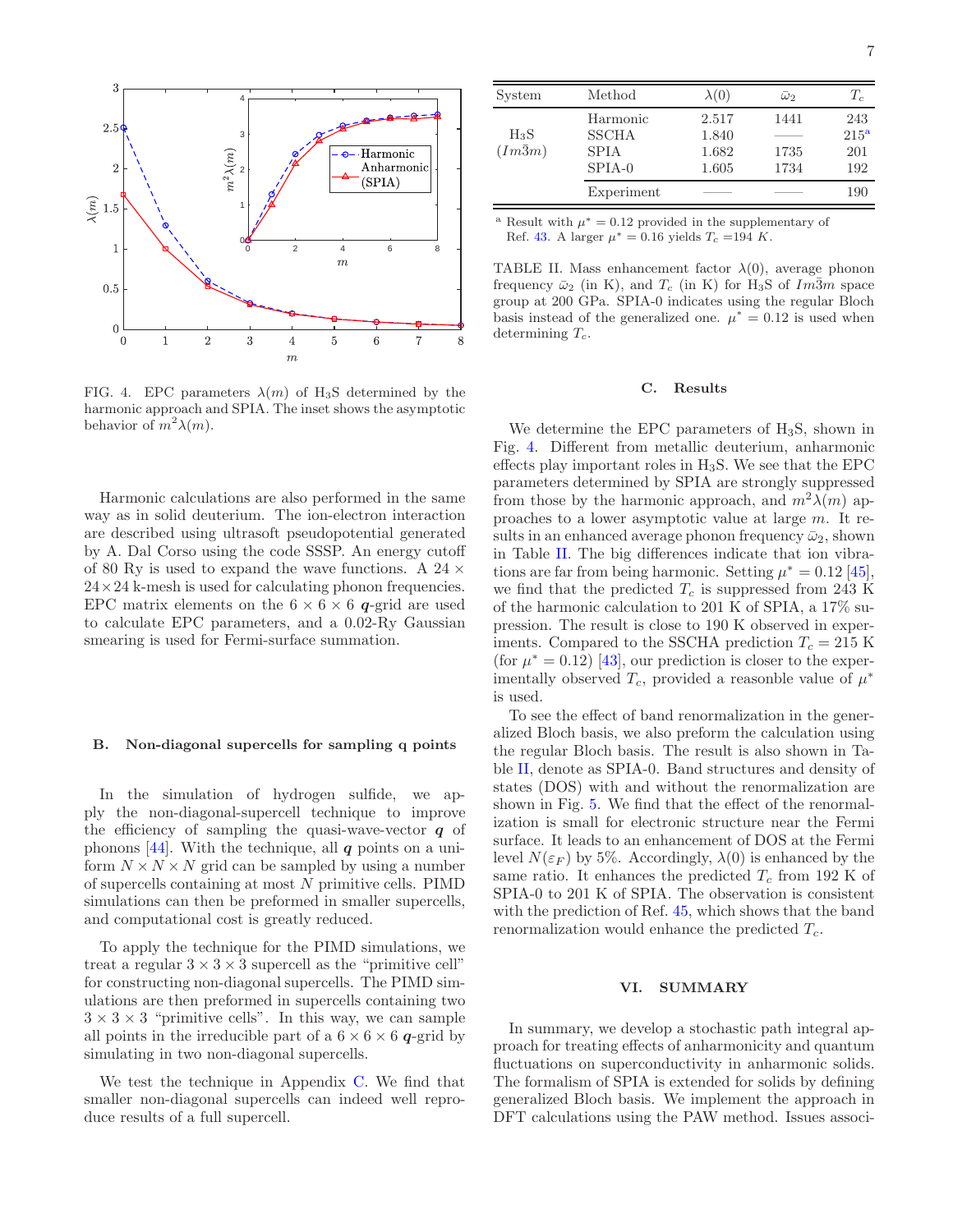

<span id="page-7-3"></span>FIG. 5. Left panel: band dispersion of H3S without and with the band renormalization. Right panel: DOS near the Fermi level.

ated with the implementation are solved. We find that our approach can well reproduce results of a harmonic solid (metallic deuterium), and predict  $T_c$  closer to the experimentally observed one than the SSCHA approach for an anharmonic solid (hydrogen sulfide).

### ACKNOWLEDGMENTS

We gratefully acknowledge discussions with Xin-Zheng Li and Xiao-Wei Zhang on the numerical details of PIMD simulations. The authors are supported by the National Key R&D Program of China under Grand Nos. 2018YFA0305603 and 2021YFA1401900, the National Science Foundation of China under Grant No. 12174005. The computational resources were provided by the High-performance Computing Platform of Peking University.

#### <span id="page-7-0"></span>Appendix A: Overlap between partial waves

In this appendix, we discuss the evaluation of the overlap  $Q_{ij}^{ab}(\Delta \mathbf{R})$  introduced in Sec. [III A.](#page-2-0) To reduce computational cost, we determine the overlap by interpolation, in combination with a rotational transformation. The details are as follows.

As a first step, we arrange the two centers along y axis. We then calculate the overlaps for a list of displacement vectors  $\mathbf{d} \equiv \Delta \mathbf{R} = d\hat{\mathbf{y}}$  along the y-axis:

$$
Q_{ij}^{ab}(\mathbf{d}) = \int d^3r \left( \phi_i^a(r) - \tilde{\phi}_i^a(r) \right) Y_{l_i, m_i}(\hat{\mathbf{r}})
$$

$$
\times \left( \phi_j^b(|\mathbf{r} - \mathbf{d}|) - \tilde{\phi}_j^b(|\mathbf{r} - \mathbf{d}|) \right) Y_{l_j, m_j}(\widehat{\mathbf{r} - \mathbf{d}}), \quad \text{(A1)}
$$

where  $Y_{lm}$  is the spherical harmonics of the real form. Using the list of the overlap values, we can set up an interpolation function for determining overlaps of arbitrary distances.

For two centers with the displacement vector not along the y-axis, we can determine the overlap by applying a rotational transformation. To do that, we make use of the transformation of a spherical harmonics under a rotation:

$$
Y_{lm}(\theta,\phi) = \sum_{m'} R_{mm'}^l Y_{lm'}(\theta',\phi'). \tag{A2}
$$

We can choose a  $(\theta', \phi')$  frame which transforms the displacement vector between the two centers in the  $(\theta, \phi)$ frame

$$
\mathbf{d} = (d\cos\alpha\sin\beta, d\sin\alpha\sin\beta, d\cos\beta) \tag{A3}
$$

to a vector along the y-axis. The corresponding transformation matrix  $[R_{mm'}^l]$  for  $l = 1, m, m' = -1, 0, 1$  is

$$
\hat{R}^{l=1} = \begin{bmatrix} \sin \alpha \sin \beta & -\sin \alpha \cos \beta & -\cos \alpha \\ \cos \beta & \sin \beta & 0 \\ \cos \alpha \sin \beta & -\cos \alpha \cos \beta & \sin \alpha \end{bmatrix} .
$$
 (A4)

Transformation matrices for  $l > 1$  can be obtained by applying a recursion relation [\[46](#page-9-30)].

The overlap for an arbitrary displacement vector  $\boldsymbol{d}$  can then be obtained by applying the transformation

$$
Q_{ij}^{ab}(\boldsymbol{d}) = \sum_{kl} \mathbb{R}_{ik} Q_{kl}^{ab}(d\hat{\boldsymbol{y}}) \mathbb{R}_{jl},
$$
 (A5)

with  $\mathbb{R}_{ij} \equiv R_{m_i m_j}^{l_i} \delta_{l_i, l_j}$ .

# <span id="page-7-1"></span>Appendix B: Temperature dependence of EPC parameters

In this appendix, we test the validity of Eq.  $(17)$  for H3S, which is strongly anharmonic. We therefore perform two independent PIMD simulations at 160 K and 190 K in a  $3 \times 3 \times 3$  supercell. Note that the supercell is smaller than the non-diagonal supercells we use in the main text.

In Fig. [A1,](#page-8-11) we show two interpolation functions  $\Lambda(\nu)$ constructed from  $\lambda(m,T)$  data of 160 K and 190 K, respectively. It is evident that the two interpolation functions coincide well, and all points of  $\lambda(m,T)$  from the two simulations at different temperatures fall onto a single curve.  $\bar{\omega}_2$  and  $T_c$  from the two simulations are also in good agreement, as shown in Table [A1.](#page-8-12) It indicates that Eq.  $(17)$  is still valid for H<sub>3</sub>S, even though it is strongly anharmonic.

## <span id="page-7-2"></span>Appendix C: Test for non-diagonal supercell technique

In this appendix, we test the non-diagonal supercell method employed in the calculation of  $H_3S$ . q points on a  $4 \times 4 \times 4$  grid are sampled by directly using a  $4 \times 4 \times 4$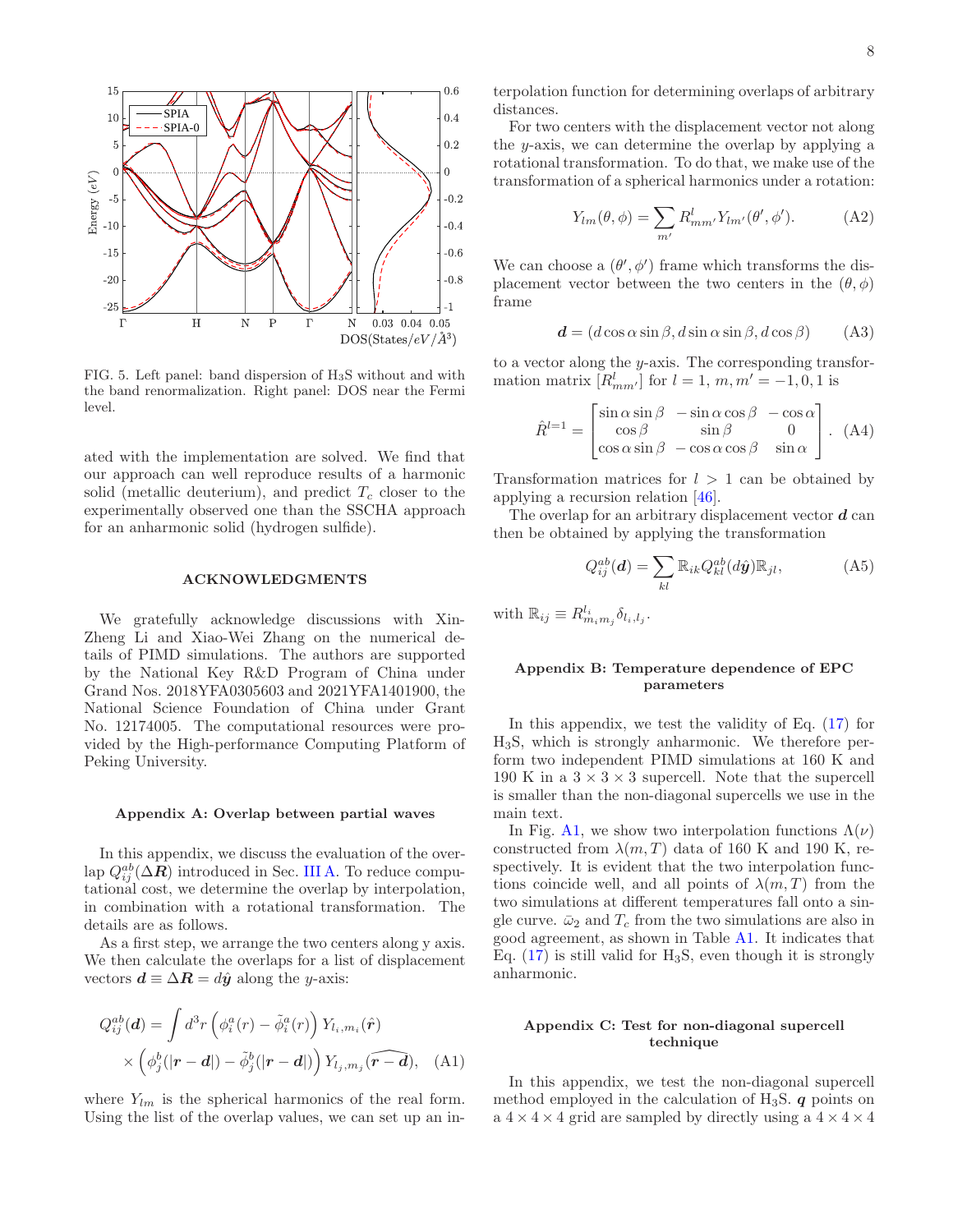

<span id="page-8-11"></span>FIG. A1.  $\lambda(m,T)$  of H<sub>3</sub>S at  $T = 190$  K and 160 K (points), and corresponding interpolation functions  $\Lambda(\nu)$  constructed from the  $\lambda(m,T)$  data (lines).

| System         | $T_{\mathrm{sim}}$ | $\lambda(0)$ | $\omega_2$ | $T_c$ |
|----------------|--------------------|--------------|------------|-------|
| H3S.           | 190 K              | 1.584        | 1847.0     | 200   |
| $(Im\bar{3}m)$ | $160\ K$           | 1.583        | 1819.6     | 201   |

<span id="page-8-12"></span>TABLE A1. Mass enhancement factor  $\lambda(0)$ , average phonon frequency  $\bar{\omega}_2$  (in K), and predicted  $T_c$  for H<sub>3</sub>S, determined by simulations in a  $3 \times 3 \times 3$  supercell and at temperatures 190 K and 160 K.

diagonal supercell, and by using non-diagonal supercells built from  $2 \times 2 \times 2$  diagonal ones. In the test, PIMD

- <span id="page-8-0"></span>[1] G. Grimvall, The electron-phonon interaction in metals, Selected topics in solid state physics No. 16 (North-Holland Pub. Co. : sole distributors for the U.S.A. and Canada, Elsevier North-Holland, Amsterdam ; New York, 1981).
- <span id="page-8-1"></span>[2] F. Giustino, [Rev. Mod. Phys.](https://doi.org/10.1103/RevModPhys.89.015003) 89, 015003 (2017), publisher: American Physical Society.
- <span id="page-8-2"></span>[3] S. Baroni, S. de Gironcoli, A. Dal Corso, and P. Giannozzi, [Rev. Mod. Phys.](https://doi.org/10.1103/RevModPhys.73.515) 73, 515 (2001), publisher: American Physical Society.
- <span id="page-8-3"></span>[4] B. Stritzker and W. Buckel, Z. Physik 257[, 1 \(1972\).](https://doi.org/10.1007/BF01398191)
- [5] J. E. Schirber and C. J. M. Northrup, Phys. Rev. B 10[, 3818 \(1974\),](https://doi.org/10.1103/PhysRevB.10.3818) publisher: American Physical Society.
- <span id="page-8-13"></span>[6] A. P. Drozdov, M. I. Eremets, I. A. Troyan, V. Ksenofontov, and S. I. Shylin, Nature 525[, 73 \(2015\).](https://doi.org/10.1038/nature14964)
- <span id="page-8-4"></span>[7] A. P. Drozdov, P. P. Kong, V. S. Minkov, S. P. Besedin, M. A. Kuzovnikov, S. Mozaffari, L. Balicas, F. F. Balakirev, D. E. Graf, V. B. Prakapenka, E. Greenberg, D. A. Knyazev, M. Tkacz, and M. I. Eremets, Nature 569[, 528 \(2019\),](https://doi.org/10.1038/s41586-019-1201-8) number: 7757 Publisher: Na-

simulations are performed using a time step of 1.5 fs and a time length of 5.25 ps with bead number  $N_b = 16$ .

|                           | q                     | ND1 <sup>a</sup> | $ND2^b$ | Diagonal <sup>c</sup> |
|---------------------------|-----------------------|------------------|---------|-----------------------|
| $\lambda_{\mathbf{q}}(0)$ | (0, 0, 0)             | 0.0094           | 0.0112  | 0.0082                |
|                           | (0.25, 0, 0)          | 0.0253           |         | 0.0281                |
|                           | (0.5, 0, 0)           | 0.0162           | 0.0168  | 0.0171                |
|                           | (0.25, 0.25, 0)       | 0.0229           |         | 0.0234                |
|                           | (0.25, 0.25, 0.25)    |                  | 0.0222  | 0.0227                |
|                           | $(-0.25, 0.25, 0.25)$ |                  | 0.0180  | 0.0177                |
|                           | (0.5, 0.5, 0.25)      | 0.0241           |         | 0.0237                |
|                           | (0.5, 0.5, 0.5)       | 0.0142           | 0.0135  | 0.0128                |
| $\lambda(0)$              |                       | 1.417            |         | 1.458                 |
| $T_c$                     |                       | 173              |         | 175                   |

<sup>a</sup> Nondiagonal supercell with  $\hat{\mathbb{S}}_1 = \{\{4, 2, 2\}, \{0, 2, 0\}, \{0, 0, 2\}\}.$ 

<span id="page-8-15"></span><sup>b</sup> Nondiagonal supercell with  $\hat{S}_2 = \{ \{0, 2, 2\}, \{2, 0, 2\}, \{2, 2, 0\} \}.$ 

<span id="page-8-17"></span><span id="page-8-16"></span><sup>c</sup> Diagonal supercell with  $\hat{\mathbb{S}} = \text{diag}\{4, 4, 4\}.$ 

<span id="page-8-14"></span>TABLE A2.  $\lambda_q(0)$  at different q points, EPC parameter  $\lambda(0)$ and predicted  $T_c$  (in K) for non-diagonal and diagonal supercells. The shape of a non-diagonal supercell is specified by a transformation matrix  $\hat{S}$  (see Ref. [44](#page-9-28)), which is indicated in the footnote.

To test the method, we compare  $\lambda_{q}(0)$  at different  $q$  points. From Table [A2,](#page-8-14) we see that the differences between different methods are small. They can be ascribed to finite size effect since non-diagonal supercells built from  $2 \times 2 \times 2$  cells are relatively small. We expect that for larger supercells, the convergence should be even better. Actually, in the main text, we perform simulations in non-diagonal supercells built from larger  $3 \times 3 \times 3$  diagonal cells. We find  $\lambda_{q}(0)$  for  $q = 0$  obtained from different non-diagonal supercells are almost identical.

ture Publishing Group.

- <span id="page-8-5"></span>[8] H. Wang, Y. Yao, F. Peng, H. Liu, and R. J. Hemley, [Phys. Rev. Lett.](https://doi.org/10.1103/PhysRevLett.126.117002) 126, 117002 (2021), publisher: American Physical Society.
- <span id="page-8-6"></span>[9] H. Liu, I. I. Naumov, Z. M. Geballe, M. Somayazulu, J. S. Tse, and R. J. Hemley, Phys. Rev. B 98[, 100102 \(2018\),](https://doi.org/10.1103/PhysRevB.98.100102) publisher: American Physical Society.
- <span id="page-8-7"></span>[10] I. Errea, M. Calandra, C. J. Pickard, J. R. Nelson, R. J. Needs, Y. Li, H. Liu, Y. Zhang, Y. Ma, and F. Mauri, Nature 532[, 81 \(2016\),](https://doi.org/10.1038/nature17175) number: 7597 Publisher: Nature Publishing Group.
- <span id="page-8-8"></span>[11] I. Errea, F. Belli, L. Monacelli, A. Sanna, T. Koretsune, T. Tadano, R. Bianco, M. Calandra, R. Arita, F. Mauri, and J. A. Flores-Livas, Nature 578[, 66 \(2020\),](https://doi.org/10.1038/s41586-020-1955-z) number: 7793 Publisher: Nature Publishing Group.
- <span id="page-8-9"></span>[12] I. Errea, M. Calandra, and F. Mauri, [Phys. Rev. Lett.](https://doi.org/10.1103/PhysRevLett.111.177002) 111, 177002 (2013), publisher: American Physical Society.
- <span id="page-8-10"></span>[13] N. R. Werthamer, *[Phys. Rev. B](https://doi.org/10.1103/PhysRevB.1.572)* 1, 572 (1970), publisher: American Physical Society.
- [14] P. Souvatzis, O. Eriksson, M. I. Katsnelson, and S. P.